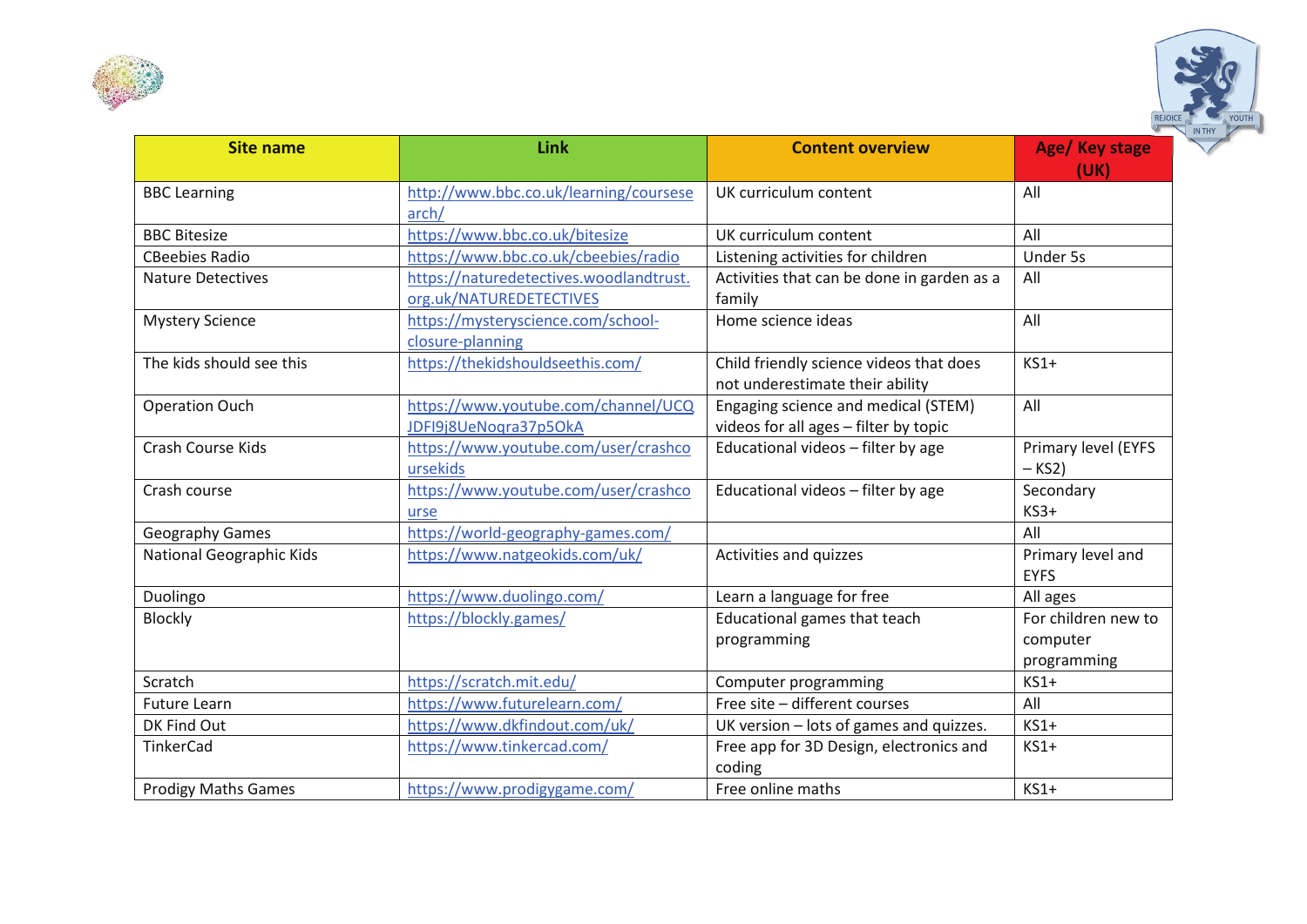



| Oxford Owl                                               | https://www.oxfordowl.co.uk/FOR-<br><b>HOME</b>               | Free eBooks following colour banded<br>scheme                                              | Age 3 to 11         |  |  |
|----------------------------------------------------------|---------------------------------------------------------------|--------------------------------------------------------------------------------------------|---------------------|--|--|
| <b>Big History Project</b>                               | https://www.bighistoryproject.com/HOM<br>Е                    | History tasks                                                                              | Secondary<br>$KS3+$ |  |  |
| Paw prints Badges                                        | https://www.pawprintbadges.co.uk/free-<br>downloads-23-c.asp  | Free downloads of craft activities                                                         | $EYFS +$            |  |  |
| Khan Academy                                             | WWW.KHANACADEMY.ORG                                           | All subjects = Secondary ( $KS3 +$ )<br>Maths and computing = all ages                     | All / KS3+          |  |  |
| Seneca                                                   | https://www.senecalearning.com/                               | Excellent to set tasks for GCSE and A<br>Level                                             | $KS2+$              |  |  |
| <b>TED Ed</b>                                            | HTTPS://ED.TED.COM                                            | A multitude of different educational<br>videos - something for everyone                    | All                 |  |  |
| <b>Toy Theatre</b>                                       | https://toytheater.com/                                       | Colourful activities for primary school<br>aged children                                   |                     |  |  |
| Twinkl                                                   | https://www.twinkl.co.uk/                                     | Limited time free offer for various<br>resources. Split into Primary and<br>Secondary      | All                 |  |  |
| <b>Red Ted Art</b>                                       | https://www.redtedart.com/                                    | Arts and crafts for younger children                                                       | $EYFS - KS2$        |  |  |
| The Imagination Tree                                     | https://theimaginationtree.com/                               | Crafts to do at home                                                                       | Babies +            |  |  |
| <b>Blue Peter Badge Challenges</b>                       | https://www.bbc.co.uk/cbbc/joinin/abou<br>t-blue-peter-badges | Different challenges for children to work<br>through.<br>8 badges in total to try to gain! | Age 6+              |  |  |
| Open learn                                               | https://www.open.edu/openlearn/                               | Free taster courses                                                                        | KS5+ (Adult)        |  |  |
| <b>MUSEUMS</b>                                           |                                                               |                                                                                            |                     |  |  |
| <b>Science Museum</b>                                    | https://www.sciencemuseum.org.uk/gam<br>es-and-apps           | Free games and activities                                                                  | $KS1+$              |  |  |
| <b>NASA Langley</b>                                      | https://oh.larc.nasa.gov/oh/                                  | Free online tour                                                                           | All                 |  |  |
| <b>Natural History Museum</b>                            | https://www.nhm.ac.uk/schools/teaching<br>-resources.html     | Free tours and activities                                                                  | $KS1+$              |  |  |
| Smithsonian National Museum of<br><b>Natural History</b> | https://naturalhistory.si.edu/visit/virtual-<br>tour          | Free tours and activities                                                                  | All                 |  |  |